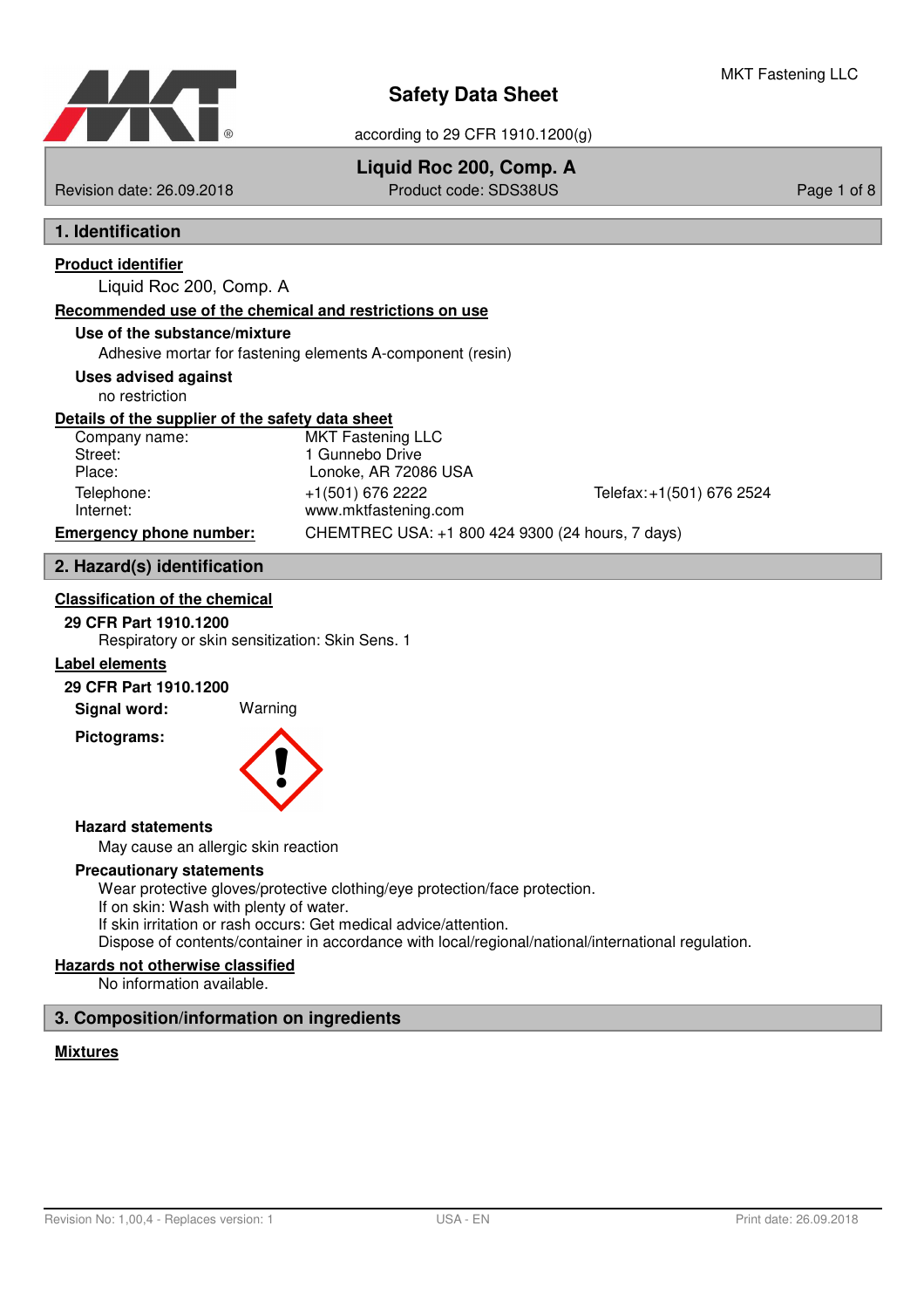

according to 29 CFR 1910.1200(g)

## **Liquid Roc 200, Comp. A**

Revision date: 26.09.2018 Product code: SDS38US Page 2 of 8

### **Hazardous components**

| <b>CAS No</b> | Components                                        | Quantity  |
|---------------|---------------------------------------------------|-----------|
| 2082-81-7     | Tetramethylene dimethacrylate                     | $20.0 \%$ |
| 27813-02-1    | Methacrylic acid, monoester with propane-1,2-diol | 0.90%     |
| 38668-48-3    | $1,1'$ -(p-Tolylimino)dipropan-2-ol               | 0.80%     |
| $98-29-3$     | b-tert-Butylcatechol                              | 0.10%     |

## **4. First-aid measures**

### **Description of first aid measures**

### **General information**

Take off immediately all contaminated clothing and wash it before reuse.

#### **After inhalation**

Provide fresh air. When in doubt or if symptoms are observed, get medical advice.

#### **After contact with skin**

Take off immediately all contaminated clothing and wash it before reuse. Medical treatment necessary.

#### **After contact with eyes**

Rinse immediately carefully and thoroughly with eye-bath or water. In case of eye irritation consult an ophthalmologist.

## **After ingestion**

Rinse mouth immediately and drink plenty of water.

## **Most important symptoms and effects , both acute and delayed**

Allergic reactions

## **Indication of any immediate medical attention and special treatment needed**

Treat symptomatically.

## **5. Fire-fighting measures**

#### **Extinguishing media**

#### **Suitable extinguishing media**

Extinguishing powder Water spray jet

#### **Unsuitable extinguishing media**

Full water jet

## **Specific hazards arising from the chemical**

Pyrolysis products, toxic Carbon monoxide

## **Special protective equipment and precautions for fire - fighters**

In case of fire and/or explosion do not breathe fumes.

Wear a self-contained breathing apparatus and chemical protective clothing.

## **Additional information**

Supress gases/vapours/mists with water spray jet. Collect contaminated fire extinguishing water separately. Do not allow entering drains or surface water.

## **6. Accidental release measures**

## Personal precautions, protective equipment and emergency procedures

Provide adequate ventilation. Do not breathe gas/fume/vapour/spray. Avoid contact with skin, eyes and clothes. Use personal protection equipment.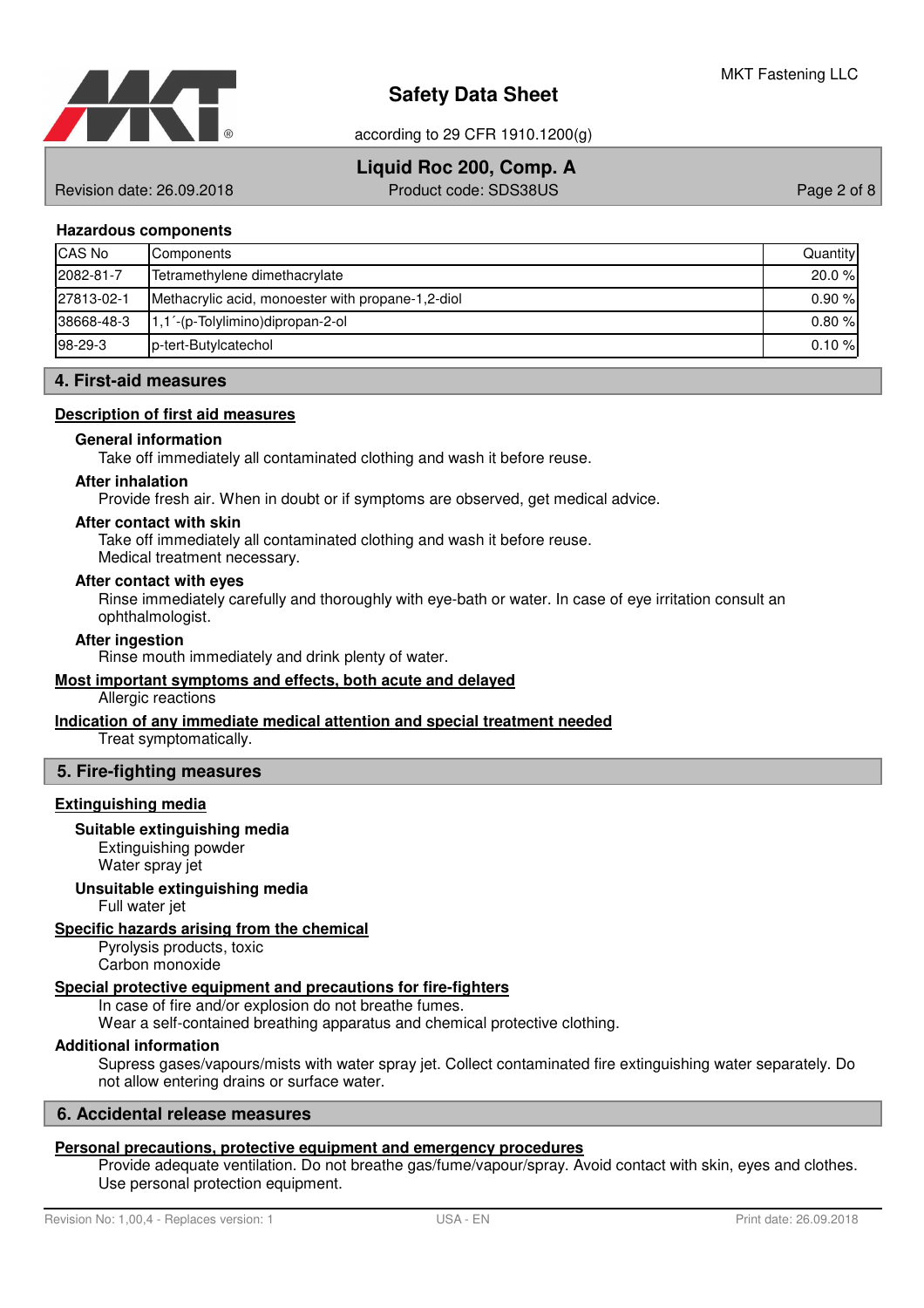

according to 29 CFR 1910.1200(g)

## **Liquid Roc 200, Comp. A**

Revision date: 26.09.2018 Product code: SDS38US Page 3 of 8

## **Environmental precautions**

Do not allow to enter into surface water or drains.

## **Methods and material for containment and cleaning up**

Take up mechanically. Treat the recovered material as prescribed in the section on waste disposal.

#### **Reference to other sections**

Safe handling: see section 7 Personal protection equipment (PPE): see section 8 Disposal: see section 13

#### **7. Handling and storage**

#### **Precautions for safe handling**

#### **Advice on safe handling**

Use only outdoors or in a well-ventilated area. When using do not eat, drink or smoke. Wash hands before breaks and after work.

#### No special fire protection measures are necessary. **Advice on protection against fire and explosion**

#### Conditions for safe storage, including any incompatibilities

#### **Requirements for storage rooms and vessels**

Keep container tightly closed. Keep only in the original container in a cool, well-ventilated place.

## **Advice on storage compatibility**

Do not use for products which come into contact with the food stuffs.

#### **Further information on storage conditions**

Keep container tightly closed in a cool place.

storage temperature 5 - 25°C (41-77 F)

## **8. Exposure controls/personal protection**

## **Control parameters**

#### **Exposure limits**

| CAS No.    | Substance                                                   | ppm     | mq/m <sup>3</sup> | $f$ / $c$ c | Category  | Origin     |
|------------|-------------------------------------------------------------|---------|-------------------|-------------|-----------|------------|
| 14808-60-7 | Silica, crystalline (as respirable dust)                    |         | 0.05              |             | TWA (8 h) | <b>REL</b> |
| 14808-60-7 | Silica, crystalline - alpha-quartz (respirable<br>fraction) |         | 0.025             |             | TWA (8 h) | ACGIH-2018 |
| 14808-60-7 | Silica, crystalline quartz, respirable dust                 | $(Z-3)$ | $(Z-3)$           |             | TWA (8 h) | PEL        |
| 14808-60-7 | Silica, crystalline quartz, total dust                      |         | $(Z-3)$           |             | TWA (8 h) | PEL        |

#### **Additional advice on limit values**

A quartz contained is firmly bound in the pasty component, and thus not freely available during use, so that a risk of dust inhalation is excluded.

## **Exposure controls**



not applicable **Appropriate engineering controls**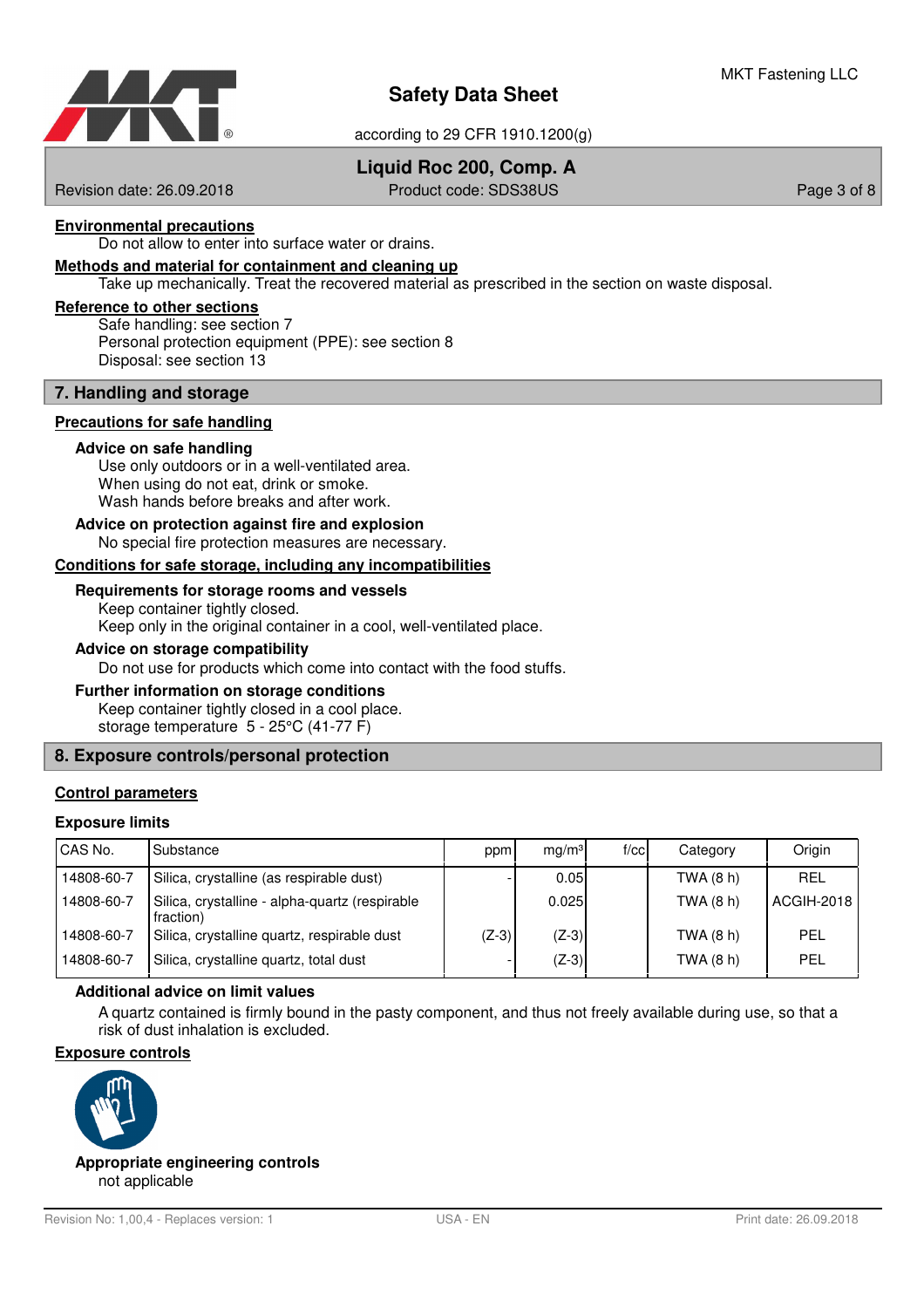

## **Liquid Roc 200, Comp. A**

Revision date: 26.09.2018 **Product code: SDS38US** Page 4 of 8

## **Protective and hygiene measures**

Remove contaminated, saturated clothing immediately. Draw up and observe skin protection programme. Wash hands and face before breaks and after work and take a shower if necessary. When using do not eat or drink.

#### **Eye/face protection**

Wear eye protection/face protection.

Safety goggles with side shields are recommended.

#### **Hand protection**

When handling with chemical substances, protective gloves must be worn with the CE-label including the four control digits. The quality of the protective gloves resistant to chemicals must be chosen as a function of the specific working place concentration and quantity of hazardous substances. For special purposes, it is recommended to check the resistance to chemicals of the protective gloves mentioned above together with the supplier of these gloves.

Wearing time with occasional contact (splashes): 0,4mm NBR (Nitrile rubber) >480min (EN374) Wearing time with permanent contact 0,5mm NBR (Nitrile rubber) >480min (EN374)

#### **Skin protection**

Wear suitable protective clothing.

### **Respiratory protection**

In case of inadequate ventilation wear respiratory protection. Should a respirator be needed, follow OSHA regulation for respirator use (29 CFR 1910.134). Wear an air-purifying NIOSH-certified (or equivalent) respirator (with a high efficiency particulate filter) as needed.

## **9. Physical and chemical properties**

#### **Information on basic physical and chemical properties**

| Physical state:<br>Color:                                                                                  | Paste<br>light beige                                                                                                               |
|------------------------------------------------------------------------------------------------------------|------------------------------------------------------------------------------------------------------------------------------------|
| pH-Value:                                                                                                  | not determined                                                                                                                     |
| Changes in the physical state<br>Melting point/freezing point:<br>Initial boiling point and boiling range: | not determined<br>not determined                                                                                                   |
| Flash point:                                                                                               | not applicable                                                                                                                     |
| <b>Flammability</b><br>Solid:<br>Gas:                                                                      | not determined<br>not applicable                                                                                                   |
| Lower explosion limits:<br>Upper explosion limits:                                                         | not determined<br>not determined                                                                                                   |
| <b>Auto-ignition temperature</b><br>Solid:<br>Gas:<br>Decomposition temperature:                           | not determined<br>not applicable<br>not determined                                                                                 |
| <b>Oxidizing properties</b><br>Not oxidising.                                                              |                                                                                                                                    |
| Vapor pressure:                                                                                            | not determined                                                                                                                     |
| Density (at $20 °C$ ):<br>Water solubility:                                                                | $1,77$ g/cm <sup>3</sup><br>The study does not need to be conducted<br>because the substance is known to be<br>insoluble in water. |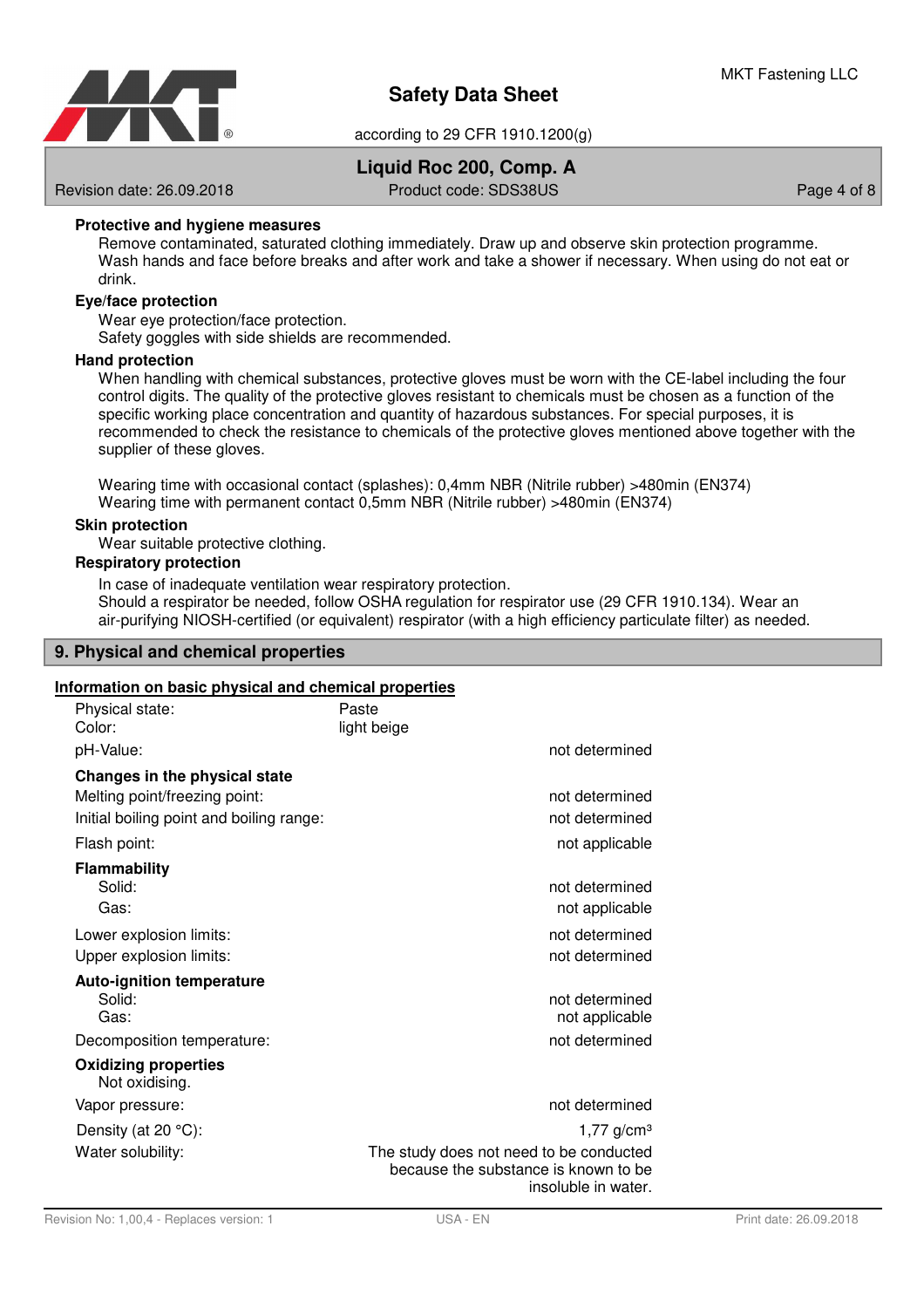

|                                                | Liquid Roc 200, Comp. A |             |
|------------------------------------------------|-------------------------|-------------|
| Revision date: 26.09.2018                      | Product code: SDS38US   | Page 5 of 8 |
| Solubility in other solvents<br>not determined |                         |             |
| Partition coefficient:                         | not determined          |             |
| Vapor density:                                 | not determined          |             |
| Evaporation rate:                              | not determined          |             |
| <b>Other information</b>                       |                         |             |
| Solid content:                                 | not determined          |             |
| 10. Stability and reactivity                   |                         |             |
| Reactivity                                     |                         |             |

No hazardous reaction when handled and stored according to provisions.

## **Chemical stability**

The product is stable under storage at normal ambient temperatures.

### **Possibility of hazardous reactions**

No known hazardous reactions.

## **Conditions to avoid**

none/none

No information available. **Incompatible materials**

**Hazardous decomposition products**

No known hazardous decomposition products.

## **11. Toxicological information**

**Information on toxicological effects**

MKT Fastening LLC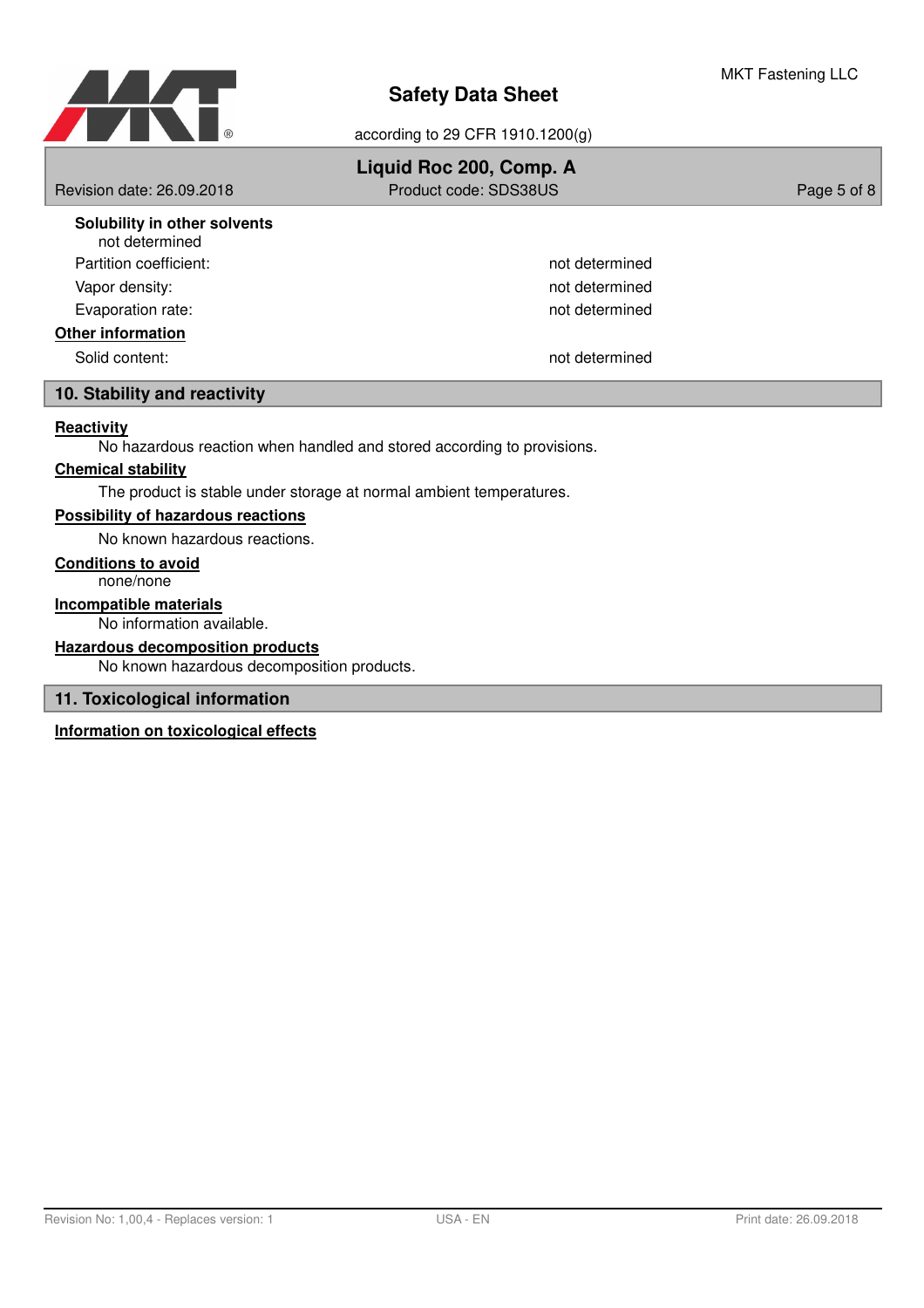

according to 29 CFR 1910.1200(g)

## **Liquid Roc 200, Comp. A**

Revision date: 26.09.2018 Product code: SDS38US Page 6 of 8

## **Acute toxicity**

| <b>CAS No</b> | Components                                        |               |        |         |        |        |
|---------------|---------------------------------------------------|---------------|--------|---------|--------|--------|
|               | Exposure route                                    | Dose          |        | Species | Source | Method |
| 2082-81-7     | Tetramethylene dimethacrylate                     |               |        |         |        |        |
|               | oral                                              | LD50<br>mg/kg | >5000  | Rat     |        |        |
|               | dermal                                            | LD50<br>mg/kg | >3000  | Rabbit  |        |        |
| 27813-02-1    | Methacrylic acid, monoester with propane-1,2-diol |               |        |         |        |        |
|               | oral                                              | .D50<br>mg/kg | 11200  | Rat     |        |        |
|               | dermal                                            | LD50<br>mg/kg | > 5000 | Rabbit  |        |        |
| 38668-48-3    | 1,1'-(p-Tolylimino)dipropan-2-ol                  |               |        |         |        |        |
|               | oral                                              | LD50<br>mg/kg | 27,5   | Rat     |        |        |
|               | dermal                                            | LD50<br>mg/kg | >2000  |         |        |        |
| 98-29-3       | p-tert-Butylcatechol                              |               |        |         |        |        |
|               | oral                                              | LD50<br>mg/kg | 815    | Rat     |        |        |
|               | dermal                                            | LD50<br>mg/kg | 1331   | Rat     |        |        |

Carcinogenicity (IARC):

Carcinogenicity (OSHA): No ingredient of this mixture is listed.

Silica dust, crystalline, in the form of quartz or cristobalite (CAS 14808-60-7) is listed in group 1.

Carcinogenicity (NTP): No ingredient of this mixture is listed.

## **Further information**

The toxicity data listed pertaining to the ingredients are intended for those working in the medicinal professions, experts for occupational health and safety and toxicologists. The toxicity data pertaining to the ingredients were supplied by the manufacturers of raw materials.

## **12. Ecological information**

#### **Ecotoxicity**

The product is not: Ecotoxic.

**Persistence and degradability**

The product has not been tested.

#### **Bioaccumulative potential**

The product has not been tested.

### **Mobility in soil**

The product has not been tested.

## **Other adverse effects**

No information available.

#### **Further information**

Do not allow to enter into surface water or drains. Do not allow to enter into soil/subsoil.

## **13. Disposal considerations**

#### **Waste treatment methods**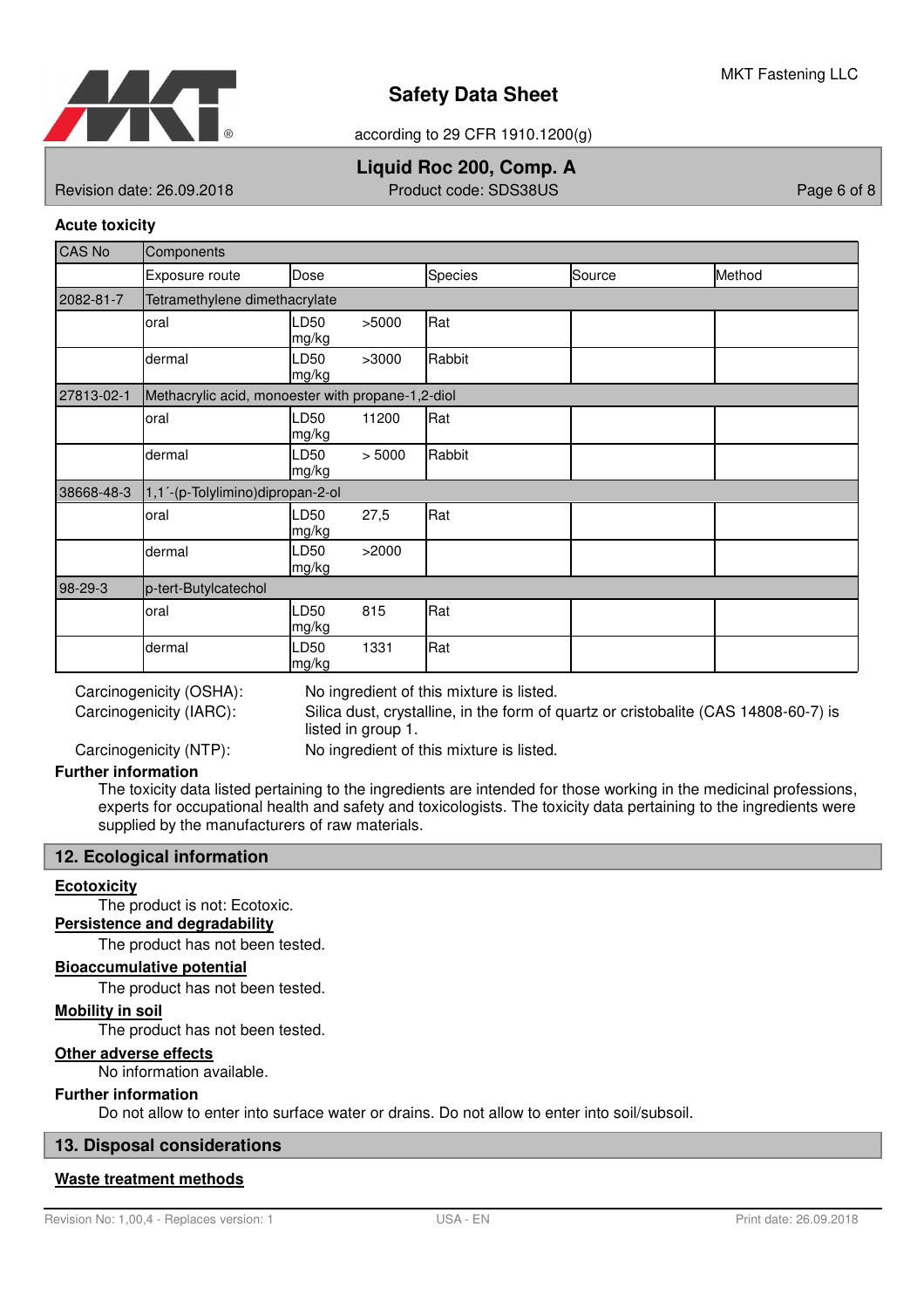

## **Liquid Roc 200, Comp. A**

Revision date: 26.09.2018 Product code: SDS38US Page 7 of 8

### **Advice on disposal**

Do not allow to enter into surface water or drains. Do not allow to enter into soil/subsoil. Dispose of waste according to applicable legislation.

## **Contaminated packaging**

Non-contaminated packages may be recycled. Handle contaminated packages in the same way as the substance itself.

#### **14. Transport information**

#### **US DOT 49 CFR 172.101**

## **Marine transport (IMDG)**

**Air transport (ICAO-TI/IATA-DGR)**

| <b>\I</b> number:         |  |
|---------------------------|--|
| N proper shipping name:   |  |
| ansport hazard class(es): |  |
| <u>aking araun:</u>       |  |

**Proper shipping name:** Not a hazardous material with respect to these transport regulations.

**UN number:** No dangerous good in sense of this transport regulation. **UN proper shipping name:** No dangerous good in sense of this transport regulation. **Transport hazard class (es):** No dangerous good in sense of this transport regulation. **Packing group:** No dangerous good in sense of this transport regulation.

**UN number:** No dangerous good in sense of this transport regulation. **UN proper shipping name:** No dangerous good in sense of this transport regulation. **Transport hazard class (es):** No dangerous good in sense of this transport regulation. **Packing group:** No dangerous good in sense of this transport regulation.

#### **Environmental hazards**

ENVIRONMENTALLY HAZARDOUS: no

## **Special precautions for user**

No information available.

# **Transport in bulk according to Annex II of MARPOL 73/78 and the IBC Code**

not applicable

## **15. Regulatory information**

## **U.S. Regulations**

## **National Inventory TSCA**

All ingredients of this mixture are included on the TSCA Inventory.

## **National regulatory information**

## SARA Section 311/312 Hazards:

Tetramethylene dimethacrylate (2082-81-7): Immediate (acute) health hazard Methacrylic acid, monoester with propane-1,2-diol (27813-02-1): Immediate (acute) health hazard 1,1´-(p-Tolylimino)dipropan-2-ol (38668-48-3): Immediate (acute) health hazard p-tert-Butylcatechol (98-29-3): Immediate (acute) health hazard

## **State Regulations**

## **Safe Drinking Water and Toxic Enforcement Act of 1986 (Proposition 65, State of California)**

This product contains no chemicals known to the State of California to cause cancer, birth defects or other reproductive harm.

## **Additional information**

A quartz (silica) contained is firmly bound in the pasty component, and thus not freely available during use, so that a risk of dust inhalation is excluded, thus the product does not cause a carcinogenic effect. Silica is listed in the Prop 65 list.

## **16. Other information**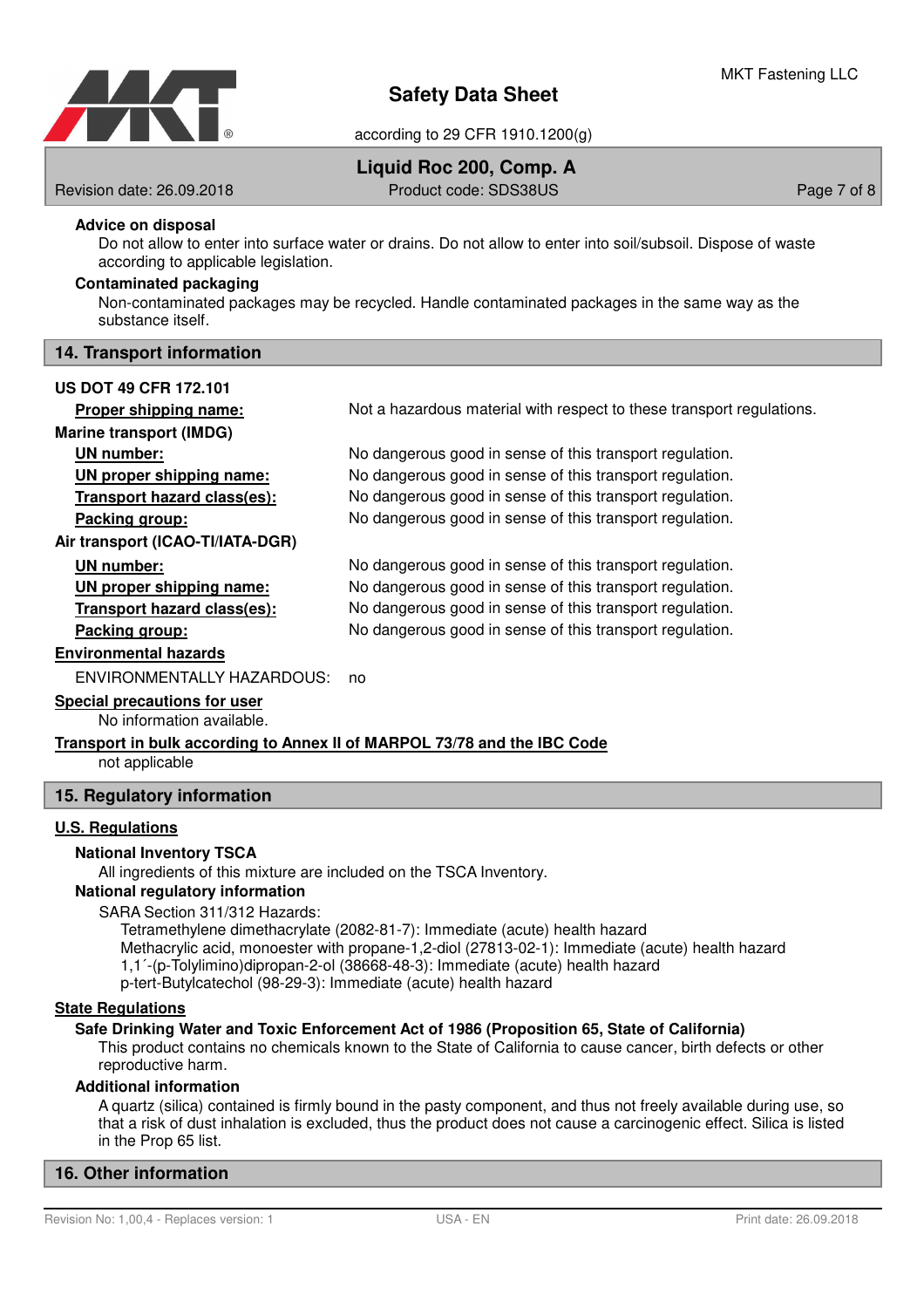

according to 29 CFR 1910.1200(g)

| Revision date: 26.09.2018                                                                                  | Liquid Roc 200, Comp. A<br>Product code: SDS38US                                          | Page 8 of 8 |  |  |  |
|------------------------------------------------------------------------------------------------------------|-------------------------------------------------------------------------------------------|-------------|--|--|--|
|                                                                                                            |                                                                                           |             |  |  |  |
| Hazardous Materials Information Label (HMIS)                                                               |                                                                                           |             |  |  |  |
| Health:<br>Physical Hazard:                                                                                | 2<br>1                                                                                    |             |  |  |  |
| Personal Protection:                                                                                       | X                                                                                         |             |  |  |  |
| <b>NFPA Hazard Ratings</b>                                                                                 |                                                                                           |             |  |  |  |
| Health:                                                                                                    | $\overline{c}$                                                                            |             |  |  |  |
| Flammability:                                                                                              |                                                                                           |             |  |  |  |
| Reactivity:                                                                                                | 1                                                                                         |             |  |  |  |
| Unique Hazard:                                                                                             |                                                                                           |             |  |  |  |
| <b>Changes</b>                                                                                             |                                                                                           |             |  |  |  |
| Revision date:                                                                                             | 26.09.2018                                                                                |             |  |  |  |
| Revision No:                                                                                               | 1,00,4                                                                                    |             |  |  |  |
|                                                                                                            | This data sheet contains changes from the previous version in section(s): 3,7,8,11,15,16. |             |  |  |  |
| Abbreviations and acronyms                                                                                 |                                                                                           |             |  |  |  |
| ACGIH: American Conference of Governmental Industrial Hygienists                                           |                                                                                           |             |  |  |  |
| <b>CAS: Chemical Abstracts Service</b><br>CFR: Code of Federal Regulations                                 |                                                                                           |             |  |  |  |
| EC50: Effective concentration, 50%                                                                         |                                                                                           |             |  |  |  |
| ErC50: EC50 in terms of reduction of growth rate                                                           |                                                                                           |             |  |  |  |
| IATA: International Air Transport Association                                                              |                                                                                           |             |  |  |  |
| IARC: International Agency for Research on Cancer                                                          | IATA-DGR: Dangerous Goods Regulations (DRG) for the air transport (IATA)                  |             |  |  |  |
| IMDG: International Maritime Code for Dangerous Goods                                                      |                                                                                           |             |  |  |  |
| LC50: Lethal concentration, 50%                                                                            |                                                                                           |             |  |  |  |
| LD50: Lethal dose, 50%                                                                                     |                                                                                           |             |  |  |  |
| NFPA: National Fire Protection Association<br>NIOSH: National Institute for Occupational Safety and Health |                                                                                           |             |  |  |  |
| NOEC: No Observed Effect Concentration                                                                     |                                                                                           |             |  |  |  |
| NTP: National Toxicology Program                                                                           |                                                                                           |             |  |  |  |
| OECD: Oragnisation for Economic Co-operation and Development                                               |                                                                                           |             |  |  |  |
| OSHA: Occupational Safety and Health Administration                                                        |                                                                                           |             |  |  |  |
| PEL: Permissible Exposure Limit<br>REL: Recommended Exposure Limit                                         |                                                                                           |             |  |  |  |
| SARA: Superfund Amendments and Reauthorization Act                                                         |                                                                                           |             |  |  |  |
| TLV: Threshold Limit Values                                                                                |                                                                                           |             |  |  |  |
| <b>TSCA: Toxic Substances Control Act</b>                                                                  |                                                                                           |             |  |  |  |
| Other data                                                                                                 |                                                                                           |             |  |  |  |

The above information describes exclusively the safety requirements of the product and is based on our present-day knowledge. The information is intended to give you advice about the safe handling of the product named in this safety data sheet, for storage, processing, transport and disposal. The information cannot be transferred to other products. In the case of mixing the product with other products or in the case of processing, the information on this safety data sheet is not necessarily valid for the new made-up material.

(The data for the hazardous ingredients were taken respectively from the last version of the sub-contractor's safety data sheet.)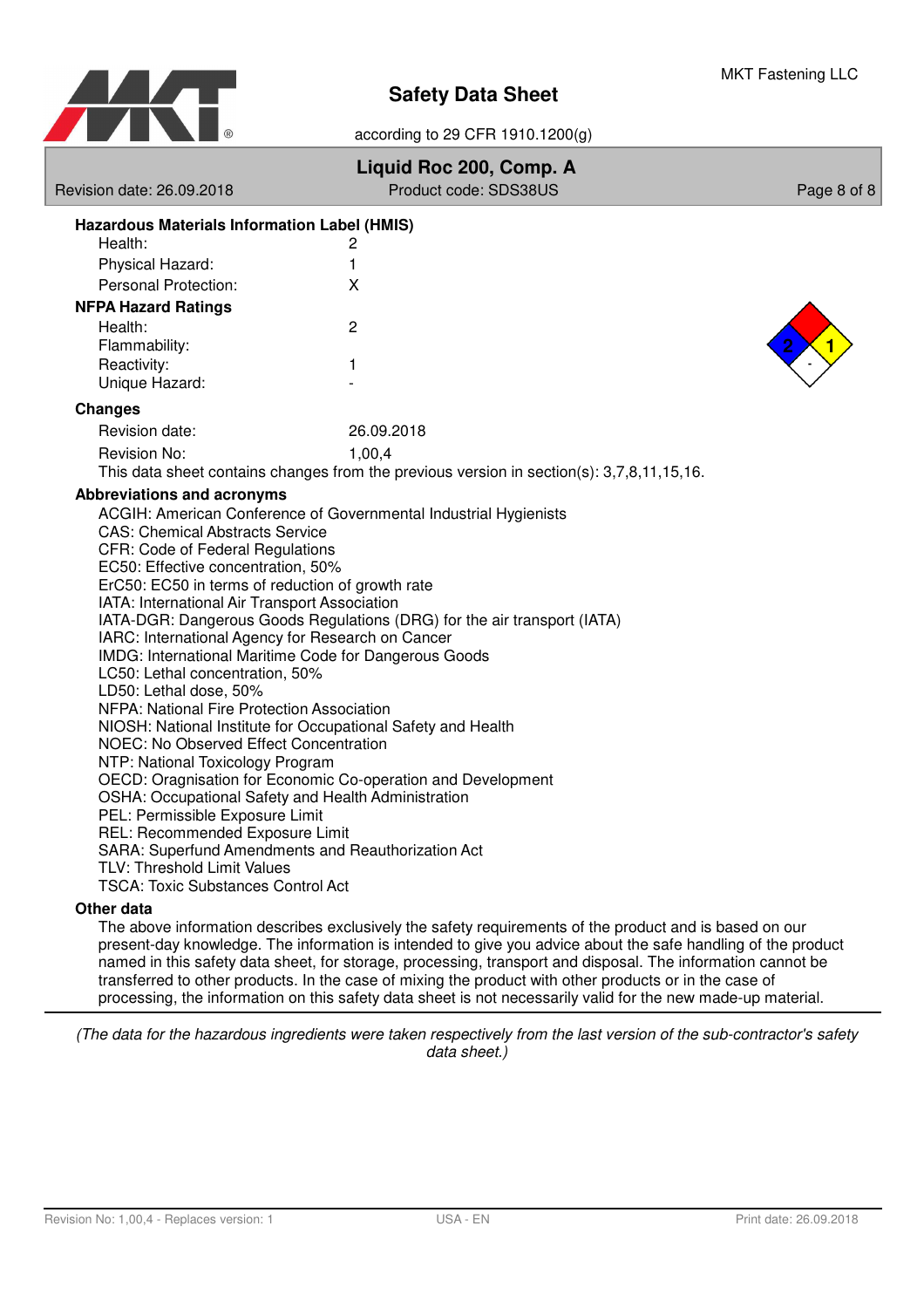

## **Liquid Roc 200, Comp. B**

Revision date: 26.09.2018 Product code: SDS39US Page 1 of 8

## **1. Identification**

# **Product identifier**

Liquid Roc 200, Comp. B

## **Recommended use of the chemical and restrictions on use**

## **Use of the substance/mixture**

compound mortar B-component (hardener)

## **Uses advised against**

no restriction

## **Details of the supplier of the safety data sheet**

| Company name:                  | <b>MKT Fastening LLC</b>                         |                           |
|--------------------------------|--------------------------------------------------|---------------------------|
| Street:                        | 1 Gunnebo Drive                                  |                           |
| Place:                         | Lonoke, AR 72086 USA                             |                           |
| Telephone:                     | +1(501) 676 2222                                 | Telefax: +1(501) 676 2524 |
| Internet:                      | www.mktfastening.com                             |                           |
| <b>Emergency phone number:</b> | CHEMTREC USA: +1 800 424 9300 (24 hours, 7 days) |                           |
|                                |                                                  |                           |

## **2. Hazard(s) identification**

## **Classification of the chemical**

## **29 CFR Part 1910.1200**

Respiratory or skin sensitization: Skin Sens. 1

## **Label elements**

## **29 CFR Part 1910.1200**

**Signal word:** Warning

**Pictograms:**



#### **Hazard statements**

May cause an allergic skin reaction

#### **Precautionary statements**

Avoid breathing dust/fume/gas/mist/vapors/spray. Wear protective gloves/protective clothing/eye protection/face protection. Wash contaminated clothing before reuse. Dispose of contents/container in accordance with local/regional/national/international regulation.

## **Hazards not otherwise classified**

No information available.

## **3. Composition/information on ingredients**

#### **Mixtures**

#### **Hazardous components**

| CAS No  | :omponents         | 1.12   |
|---------|--------------------|--------|
| 94-36-0 | Dibenzoyl peroxide | $.0\%$ |
|         |                    |        |

## **4. First-aid measures**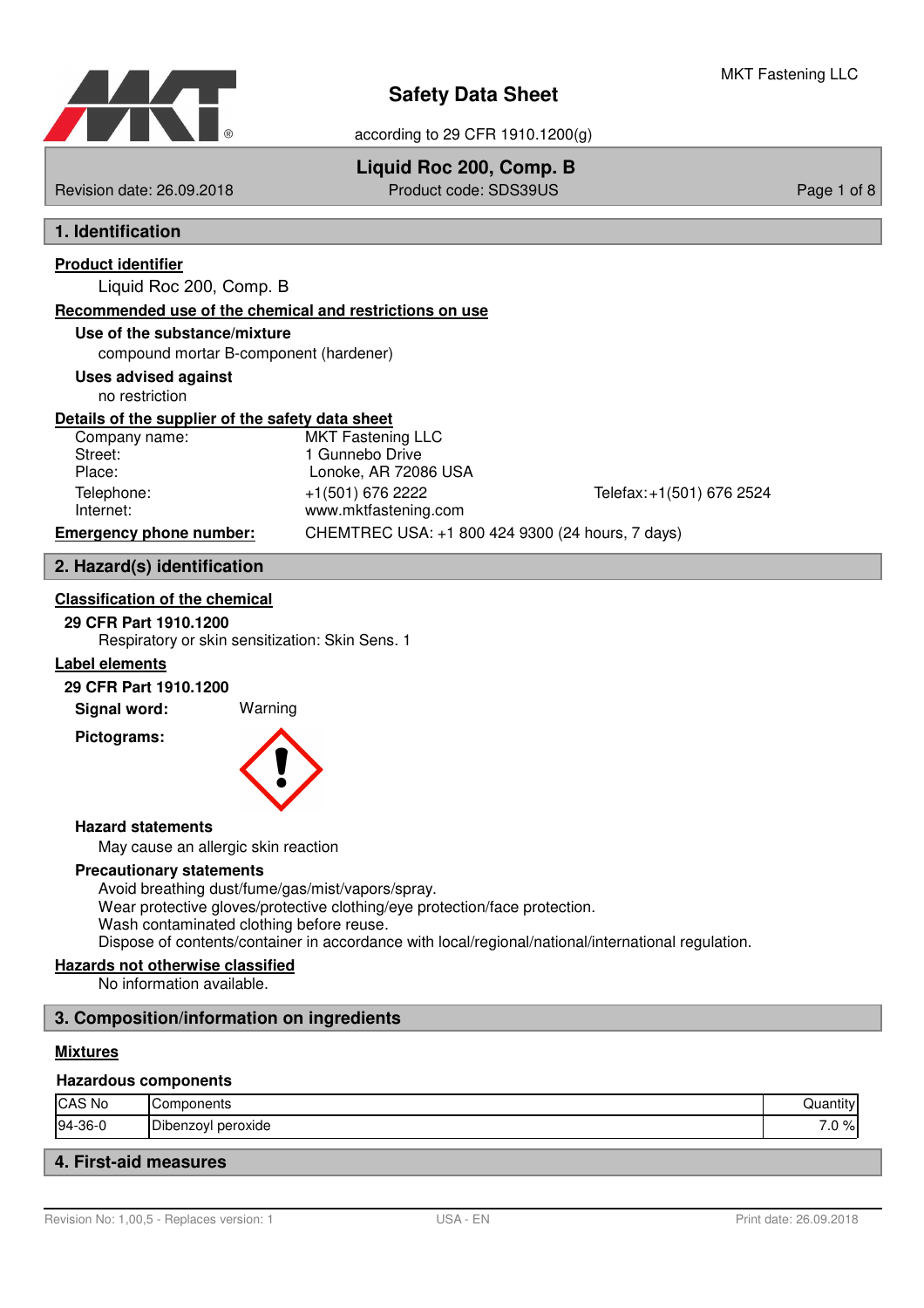

according to 29 CFR 1910.1200(g)

## **Liquid Roc 200, Comp. B**

Revision date: 26.09.2018 Product code: SDS39US Page 2 of 8

## **Description of first aid measures**

#### **General information**

Change contaminated, saturated clothing.

#### **After inhalation**

Provide fresh air. When in doubt or if symptoms are observed, get medical advice.

#### **After contact with skin**

After contact with skin, wash immediately with plenty of water and soap. Take off immediately all contaminated clothing and wash it before reuse. Medical treatment necessary.

#### **After contact with eyes**

After contact with the eyes, rinse with water with the eyelids open for a sufficient length of time, then consult an ophthalmologist immediately.

#### **After ingestion**

Rinse mouth immediately and drink plenty of water.

#### **Most important symptoms and effects , both acute and delayed**

Allergic reactions

#### **Indication of any immediate medical attention and special treatment needed**

Treat symptomatically.

#### **5. Fire-fighting measures**

#### **Extinguishing media**

#### **Suitable extinguishing media**

Co-ordinate fire-fighting measures to the fire surroundings. Extinguishing powder Water spray jet

## **Unsuitable extinguishing media**

Full water jet

#### **Specific hazards arising from the chemical**

Pyrolysis products, toxic Carbon monoxide

#### **Special protective equipment and precautions for fire-fighters**

In case of fire and/or explosion do not breathe fumes.

Wear a self-contained breathing apparatus and chemical protective clothing.

### **Additional information**

Collect contaminated fire extinguishing water separately. Do not allow entering drains or surface water.

## **6. Accidental release measures**

## **Personal precautions, protective equipment and emergency procedures**

Provide adequate ventilation. Use personal protection equipment. Special danger of slipping by leaking/spilling product.

## **Environmental precautions**

Do not allow to enter into surface water or drains.

In case of gas escape or of entry into waterways, soil or drains, inform the responsible authorities.

## **Methods and material for containment and cleaning up**

Take up mechanically.

Absorb with liquid-binding material (e.g. sand, diatomaceous earth, acid- or universal binding agents). Treat the recovered material as prescribed in the section on waste disposal.

## **Reference to other sections**

Safe handling: see section 7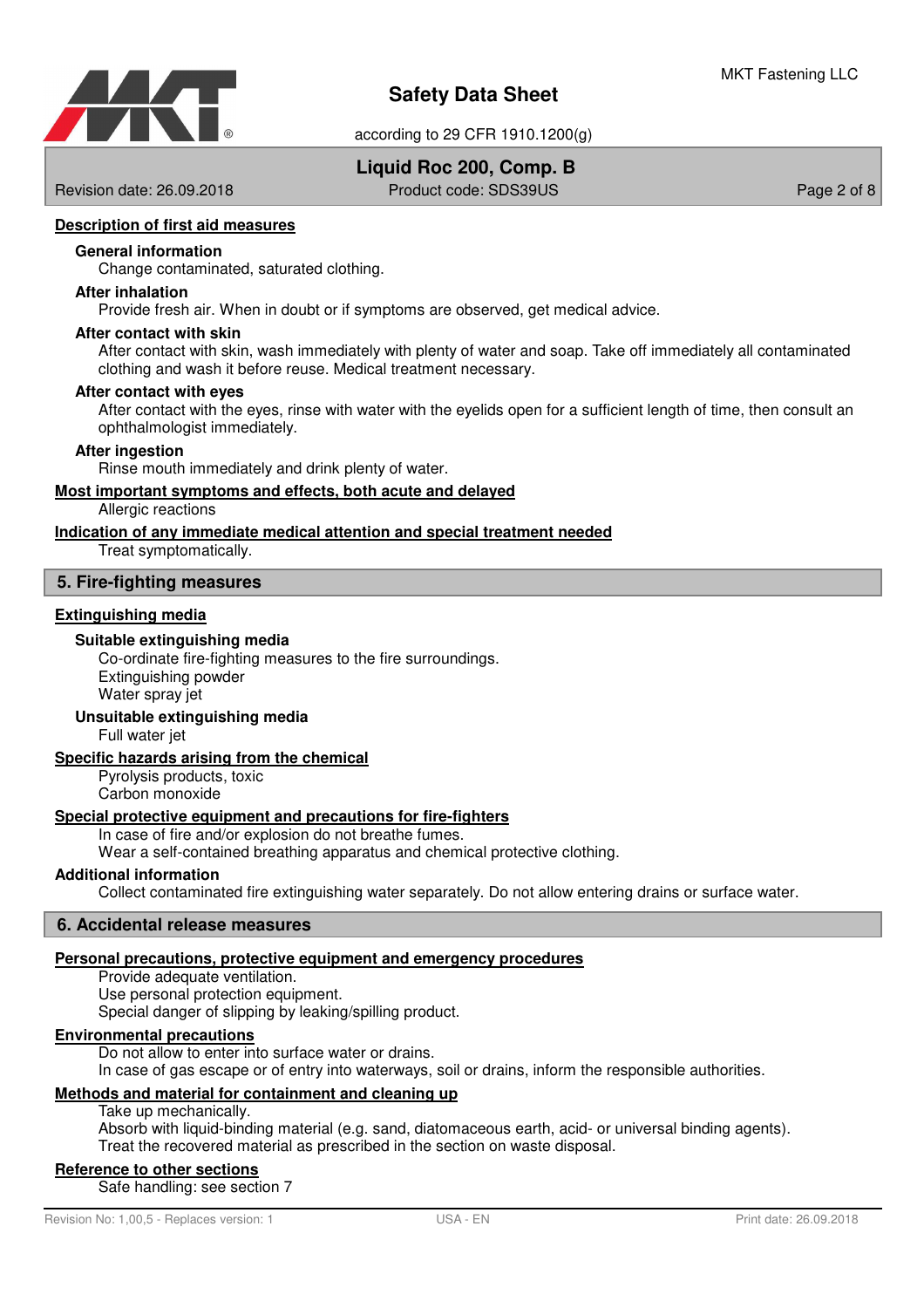

according to 29 CFR 1910.1200(g)

## **Liquid Roc 200, Comp. B**

Revision date: 26.09.2018 **Product code: SDS39US** Page 3 of 8

Personal protection equipment (PPE): see section 8 Disposal: see section 13

## **7. Handling and storage**

## **Precautions for safe handling**

#### **Advice on safe handling**

Use only outdoors or in a well-ventilated area. When using do not eat, drink or smoke. Use protective skin cream before handling the product.

#### **Advice on protection against fire and explosion**

No special fire protection measures are necessary.

#### Conditions for safe storage, including any incompatibilities

#### **Requirements for storage rooms and vessels**

Keep container tightly closed. Keep/Store only in original container.

#### **Advice on storage compatibility**

Do not use for products which come into contact with the food stuffs. Store in a well-ventilated place. Keep cool.

## **Further information on storage conditions**

Keep container tightly closed in a cool place. storage temperature 5 - 25°C (41-77 F)

#### **8. Exposure controls/personal protection**

## **Control parameters**

#### **Exposure limits**

| CAS No. | Substance        | ppm | mg/m <sup>3</sup> | f/cc | Category  | Origin     |
|---------|------------------|-----|-------------------|------|-----------|------------|
| 94-36-0 | Benzoyl peroxide |     | 5                 |      | TWA (8 h) | <b>PEL</b> |
|         |                  |     | ы                 |      | TWA (8 h) | <b>REL</b> |
|         |                  |     | ы                 |      | TWA (8 h) | ACGIH-2018 |

#### **Exposure controls**





# **Appropriate engineering controls**

not applicable

### **Protective and hygiene measures**

Remove contaminated, saturated clothing immediately. Draw up and observe skin protection programme. Wash hands and face before breaks and after work and take a shower if necessary. When using do not eat or drink.

#### **Eye/face protection**

Suitable eye protection:Wear eye/face protection.

Safety goggles with side shields are recommended.

### **Hand protection**

When handling with chemical substances, protective gloves must be worn with the CE-label including the four control digits. The quality of the protective gloves resistant to chemicals must be chosen as a function of the specific working place concentration and quantity of hazardous substances. For special purposes, it is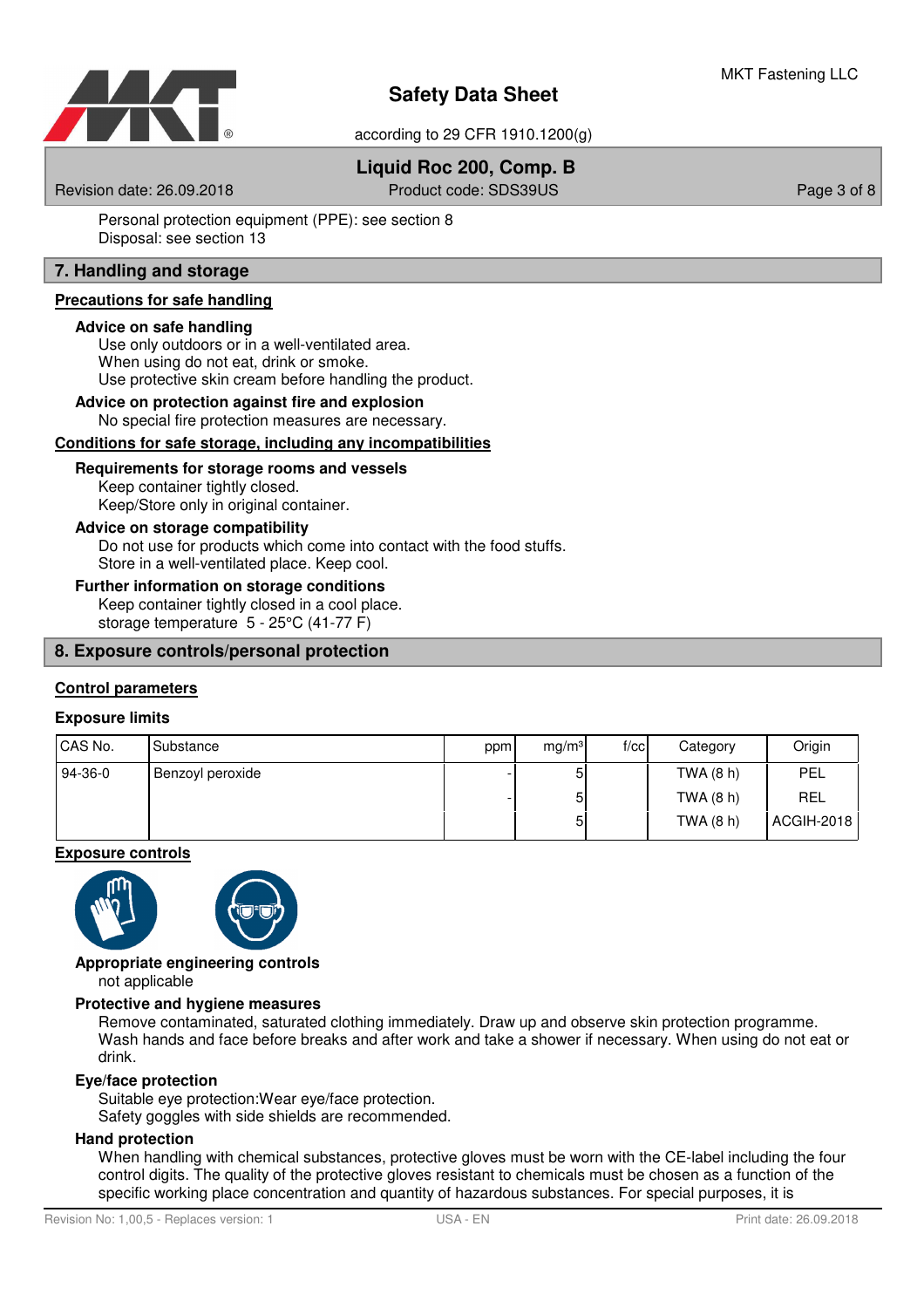

**Liquid Roc 200, Comp. B**

Revision date: 26.09.2018 Product code: SDS39US Page 4 of 8

recommended to check the resistance to chemicals of the protective gloves mentioned above together with the supplier of these gloves.

Wearing time with occasional contact (splashes): 0,4mm NBR (Nitrile rubber) > 480min (EN 374) Wearing time with permanent contact 0,5mm NBR (Nitrile rubber) > 480min (EN 374)

## **Skin protection**

Wear suitable protective clothing.

## **Respiratory protection**

In case of inadequate ventilation wear respiratory protection. Should a respirator be needed, follow OSHA regulation for respirator use (29 CFR 1910.134). Wear an air-purifying NIOSH-certified (or equivalent) respirator (with a high efficiency particulate filter) as needed.

### **9. Physical and chemical properties**

#### **Information on basic physical and chemical properties**

| Physical state:<br>Color:<br>Odor:                                                                         | Paste<br>black<br>characteristic                                                                       |
|------------------------------------------------------------------------------------------------------------|--------------------------------------------------------------------------------------------------------|
| pH-Value:                                                                                                  | not applicable                                                                                         |
| Changes in the physical state<br>Melting point/freezing point:<br>Initial boiling point and boiling range: | not determined<br>not determined                                                                       |
| Flash point:                                                                                               | not applicable                                                                                         |
| <b>Flammability</b><br>Solid:<br>Gas:                                                                      | not determined<br>not applicable                                                                       |
| Lower explosion limits:<br>Upper explosion limits:                                                         | not determined<br>not determined                                                                       |
| <b>Auto-ignition temperature</b><br>Solid:<br>Gas:                                                         | not determined<br>not applicable                                                                       |
| Decomposition temperature:<br><b>Oxidizing properties</b><br>Not oxidising.                                | not determined                                                                                         |
| Vapor pressure:                                                                                            | not determined                                                                                         |
| Density:                                                                                                   | $1,77$ g/cm <sup>3</sup>                                                                               |
| Water solubility:                                                                                          | The study does not need to be conducted<br>because the substance is known to be<br>insoluble in water. |
| Solubility in other solvents<br>not determined                                                             |                                                                                                        |
| Partition coefficient:                                                                                     | not determined                                                                                         |
| Vapor density:                                                                                             | not determined                                                                                         |
| Evaporation rate:                                                                                          | not determined                                                                                         |
| <b>Other information</b>                                                                                   |                                                                                                        |
| Solid content:                                                                                             | not determined                                                                                         |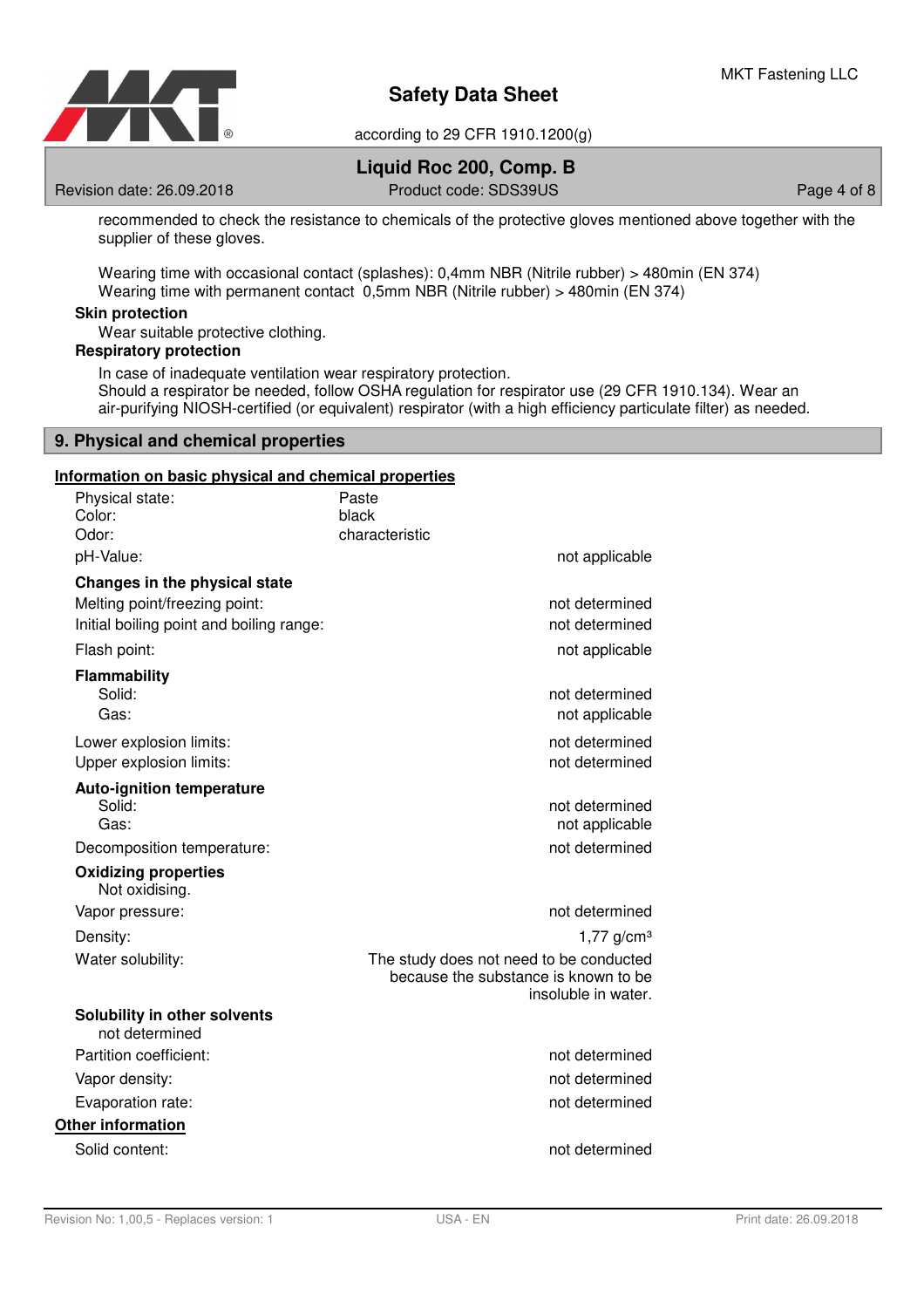

## **Liquid Roc 200, Comp. B**

Revision date: 26.09.2018 Product code: SDS39US Page 5 of 8

## **10. Stability and reactivity**

#### **Reactivity**

see section 10.3

#### **Chemical stability**

The product is stable under storage at normal ambient temperatures.

#### **Possibility of hazardous reactions**

Violent reaction with: Oxidising agent

### **Conditions to avoid**

see section 7.2

#### **Incompatible materials**

Oxidising agent, strong

#### **Hazardous decomposition products**

No known hazardous decomposition products.

### **11. Toxicological information**

## **Information on toxicological effects**

#### **Acute toxicity**

| CAS No  | Components            |                        |                |        |        |
|---------|-----------------------|------------------------|----------------|--------|--------|
|         | <b>Exposure route</b> | Dose                   | <b>Species</b> | Source | Method |
| 94-36-0 | Dibenzoyl peroxide    |                        |                |        |        |
|         | loral                 | >5000<br>LD50<br>mg/kg | Rat            |        |        |

Carcinogenicity (OSHA): No ingredient of this mixture is listed. Carcinogenicity (IARC): Benzoyl peroxide (CAS 94-36-0) is listed in group 3. Carcinogenicity (NTP): No ingredient of this mixture is listed.

#### **12. Ecological information**

#### **Ecotoxicity**

The product is not: Ecotoxic.

OECD 201 (Desmodesmus subspicatus )  $IC10: (0 - 72h) = 60$  mg/l  $IC50: (0 - 72h) = 500$  mg/l

OECD 202 (Daphnia magna (Big water flea) )  $EC0/NOEC (48h) = 100$  mg/l EC50  $(48h) = 500$  mg/l<br>EC100  $(48h) = 500$  mg  $(48h) = >> 500$  mg/l

OECD 203 (Brachydanio rerio (zebra-fish) )  $LCO/NOEC = 500$  mg/l  $LC50 = 500$  mg/l<br> $LC100 = >500$  mg/  $=$  >>500 mg/l

## **Persistence and degradability**

The product has not been tested.

## **Bioaccumulative potential**

The product has not been tested.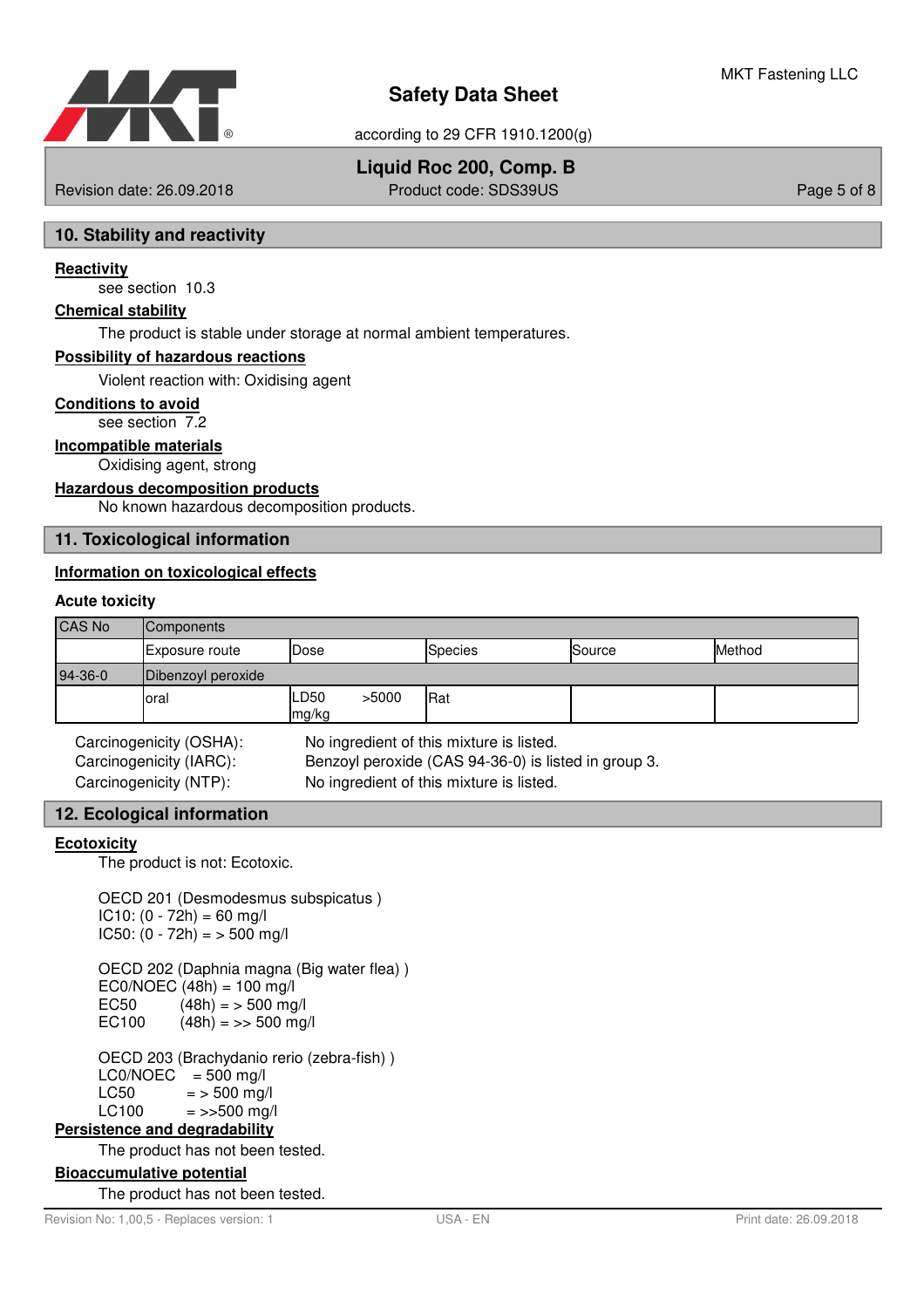

## **Liquid Roc 200, Comp. B**

Revision date: 26.09.2018 **Product code: SDS39US** Page 6 of 8

## **Mobility in soil**

The product has not been tested.

## **Other adverse effects**

No information available.

#### **Further information**

Do not allow to enter into surface water or drains. Do not allow to enter into soil/subsoil.

### **13. Disposal considerations**

#### **Waste treatment methods**

#### **Advice on disposal**

Do not allow to enter into surface water or drains. Do not allow to enter into soil/subsoil. Dispose of waste according to applicable legislation.

#### **Contaminated packaging**

Non-contaminated packages may be recycled. Handle contaminated packages in the same way as the substance itself.

## **14. Transport information**

### **US DOT 49 CFR 172.101**

**Proper shipping name:** Not a hazardous material with respect to these transport regulations. **Marine transport (IMDG) UN number:** No dangerous good in sense of this transport regulation. **UN proper shipping name:** No dangerous good in sense of this transport regulation. **Transport hazard class (es):** No dangerous good in sense of this transport regulation. **Packing group:** No dangerous good in sense of this transport regulation. **Air transport (ICAO-TI/IATA-DGR) UN number:** No dangerous good in sense of this transport regulation. **UN proper shipping name:** No dangerous good in sense of this transport regulation. **Transport hazard class (es):** No dangerous good in sense of this transport regulation. **Packing group:** No dangerous good in sense of this transport regulation. **Environmental hazards** ENVIRONMENTALLY HAZARDOUS: no **Special precautions for user** No information available.

#### **Transport in bulk according to Annex II of MARPOL 73/78 and the IBC Code** not applicable

## **15. Regulatory information**

## **U . S . Regulations**

#### **National Inventory TSCA**

All ingredients of this mixture are included on the TSCA Inventory. **National regulatory information** SARA Section 311/312 Hazards: Benzoyl peroxide (94-36-0): Reactive, Immediate (acute) health hazard SARA Section 313 Toxic release inventory: Benzoyl peroxide (94-36-0): De minimis limit  $= 1.0$  %, Reportable threshold  $=$  Standard

#### **State Regulations**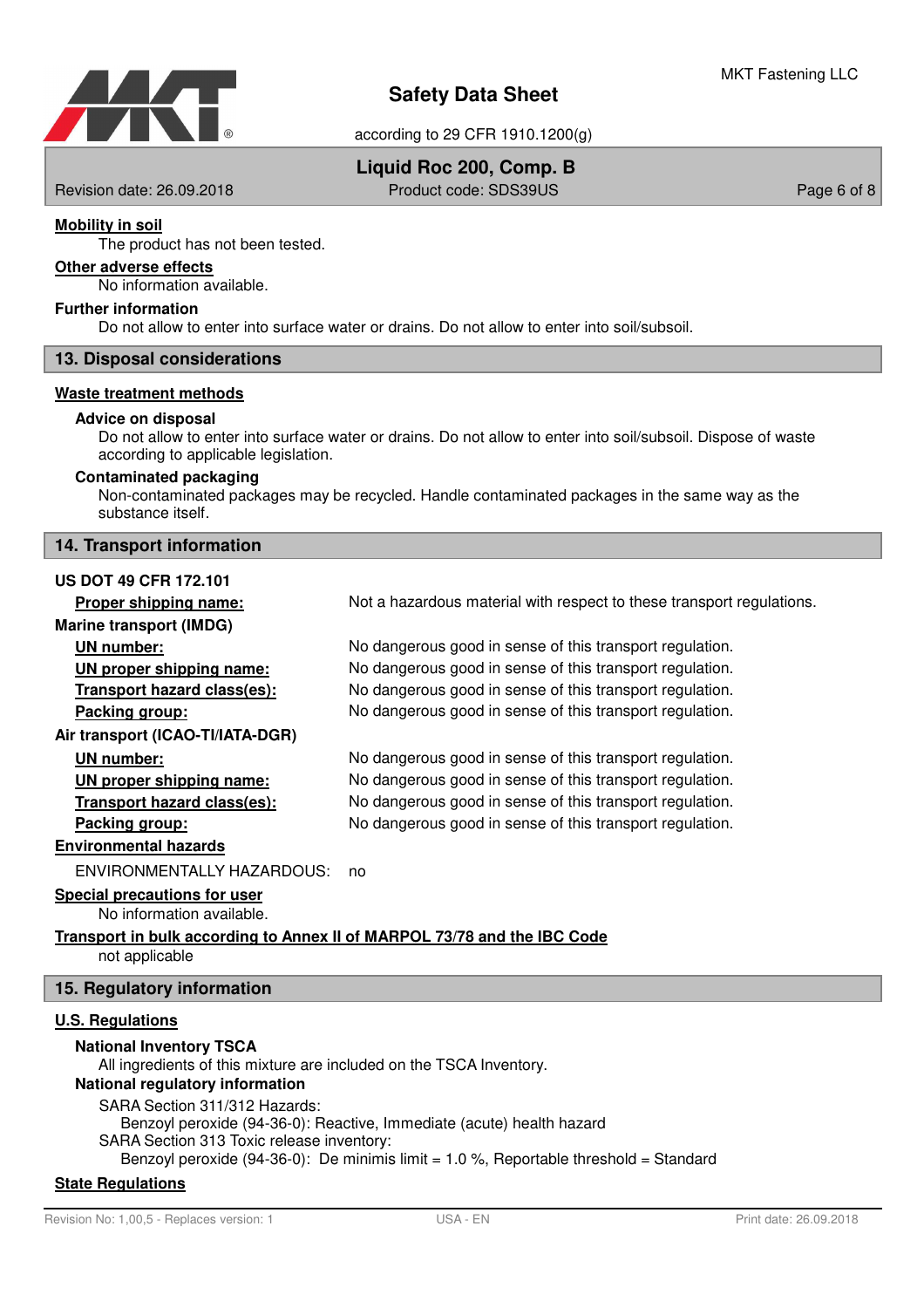

## **Liquid Roc 200, Comp. B**

Revision date: 26.09.2018 **Product code: SDS39US** Page 7 of 8

## **Safe Drinking Water and Toxic Enforcement Act of 1986 (Proposition 65, State of California)**

This product contains no chemicals known to the State of California to cause cancer, birth defects or other reproductive harm.

## **Additional information**

A quartz (silica) contained is firmly bound in the pasty component, and thus not freely available during use, so that a risk of dust inhalation is excluded, thus the product does not cause a carcinogenic effect. Silica is listed in the Prop 65 list.

## **16. Other information**

| <b>Hazardous Materials Information Label (HMIS)</b>                                      |                                                                                                  |
|------------------------------------------------------------------------------------------|--------------------------------------------------------------------------------------------------|
| Health:                                                                                  | 2                                                                                                |
| Physical Hazard:                                                                         | 1                                                                                                |
| Personal Protection:                                                                     | X                                                                                                |
| <b>NFPA Hazard Ratings</b>                                                               |                                                                                                  |
| Health:                                                                                  | $\overline{2}$                                                                                   |
| Flammability:                                                                            |                                                                                                  |
| Reactivity:                                                                              | 1                                                                                                |
| Unique Hazard:                                                                           |                                                                                                  |
| <b>Changes</b>                                                                           |                                                                                                  |
| Revision date:                                                                           | 26.09.2018                                                                                       |
| Revision No:                                                                             | 1,00,5                                                                                           |
|                                                                                          | This data sheet contains changes from the previous version in section(s): 2,3,7,8,11.            |
| <b>Abbreviations and acronyms</b>                                                        |                                                                                                  |
|                                                                                          | ACGIH: American Conference of Governmental Industrial Hygienists                                 |
| <b>CAS: Chemical Abstracts Service</b><br>CFR: Code of Federal Regulations               |                                                                                                  |
| EC50: Effective concentration, 50%                                                       |                                                                                                  |
| ErC50: EC50 in terms of reduction of growth rate                                         |                                                                                                  |
| IATA: International Air Transport Association                                            |                                                                                                  |
|                                                                                          | IATA-DGR: Dangerous Goods Regulations (DRG) for the air transport (IATA)                         |
| IARC: International Agency for Research on Cancer                                        |                                                                                                  |
| IMDG: International Maritime Code for Dangerous Goods<br>LC50: Lethal concentration, 50% |                                                                                                  |
| LD50: Lethal dose, 50%                                                                   |                                                                                                  |
| NFPA: National Fire Protection Association                                               |                                                                                                  |
|                                                                                          | NIOSH: National Institute for Occupational Safety and Health                                     |
| <b>NOEC: No Observed Effect Concentration</b>                                            |                                                                                                  |
| NTP: National Toxicology Program                                                         | OECD: Oragnisation for Economic Co-operation and Development                                     |
| OSHA: Occupational Safety and Health Administration                                      |                                                                                                  |
| PEL: Permissible Exposure Limit                                                          |                                                                                                  |
| REL: Recommended Exposure Limit                                                          |                                                                                                  |
| SARA: Superfund Amendments and Reauthorization Act                                       |                                                                                                  |
| TLV: Threshold Limit Values                                                              |                                                                                                  |
| <b>TSCA: Toxic Substances Control Act</b>                                                |                                                                                                  |
| Other data                                                                               | The chains before also also albert analysische ha steht neunbeauste af the analysis and behave a |

The above information describes exclusively the safety requirements of the product and is based on our present-day knowledge. The information is intended to give you advice about the safe handling of the product named in this safety data sheet, for storage, processing, transport and disposal. The information cannot be transferred to other products. In the case of mixing the product with other products or in the case of processing, the information on this safety data sheet is not necessarily valid for the new made-up material.